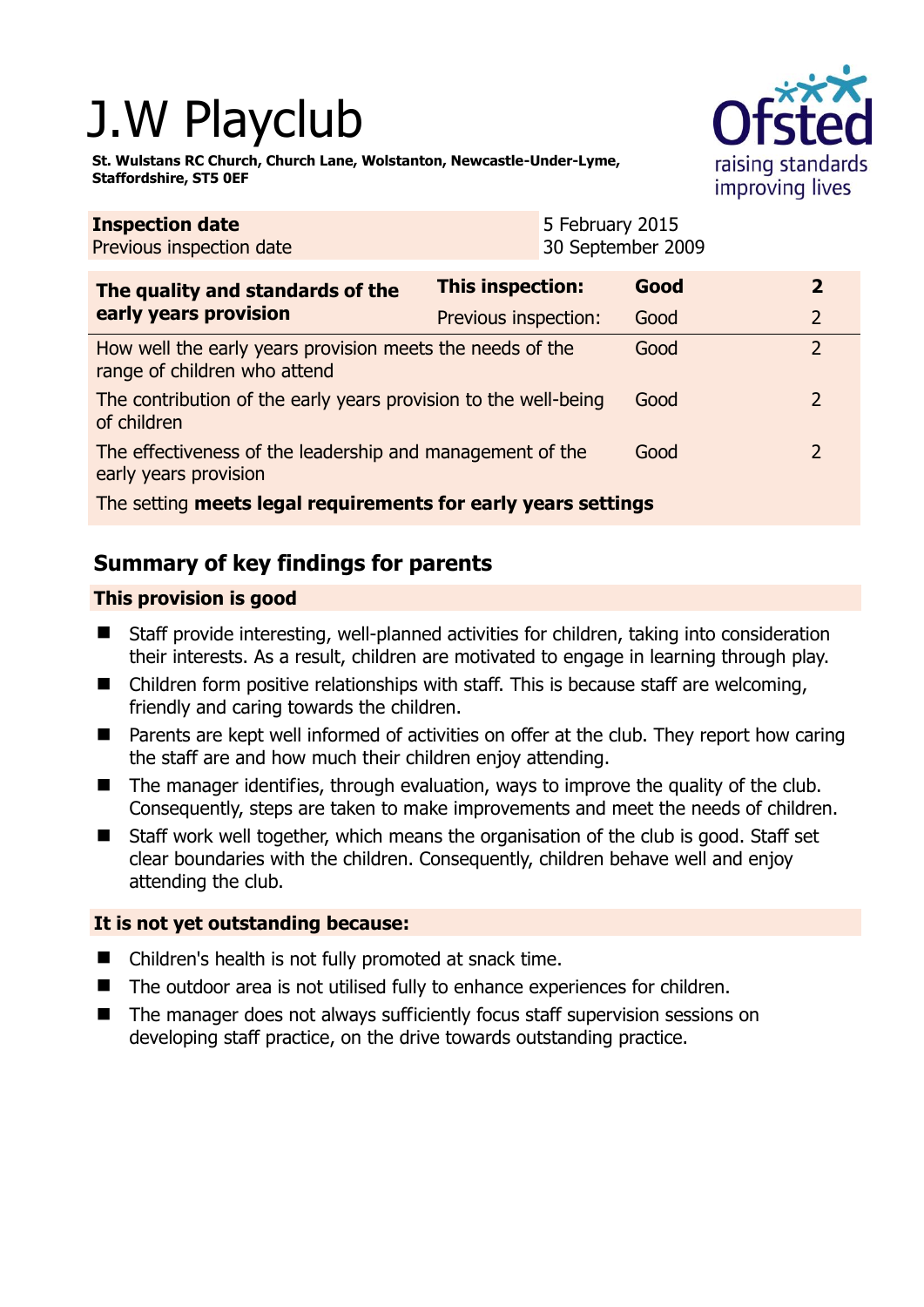## **What the setting needs to do to improve further**

#### **To further improve the quality of the early years provision the provider should:**

- **P** promote children's health fully by providing them with healthier snacks and encouraging children to make healthy choices
- develop the outdoor play area further and increase access all year round to enhance children's learning experiences of the natural world
- $\blacksquare$  support staff development further by sharpening coaching sessions to focus on their practice, so that the quality of teaching is taken to the next level.

### **Inspection activities**

- $\blacksquare$  The inspector observed activities in play areas.
- The inspector conducted a joint observation with the manager.
- $\blacksquare$  The inspector held meetings with the manager.
- The inspector looked at a selection of planning documentation.
- $\blacksquare$  The inspector checked evidence of the suitability and qualifications of staff working with children and the provider's self-evaluation form.
- The inspector spoke with children and staff at appropriate times during the inspection.
- The inspector took account of the views of parents and carers spoken to on the day.

# **Inspector**

Michelle McMaster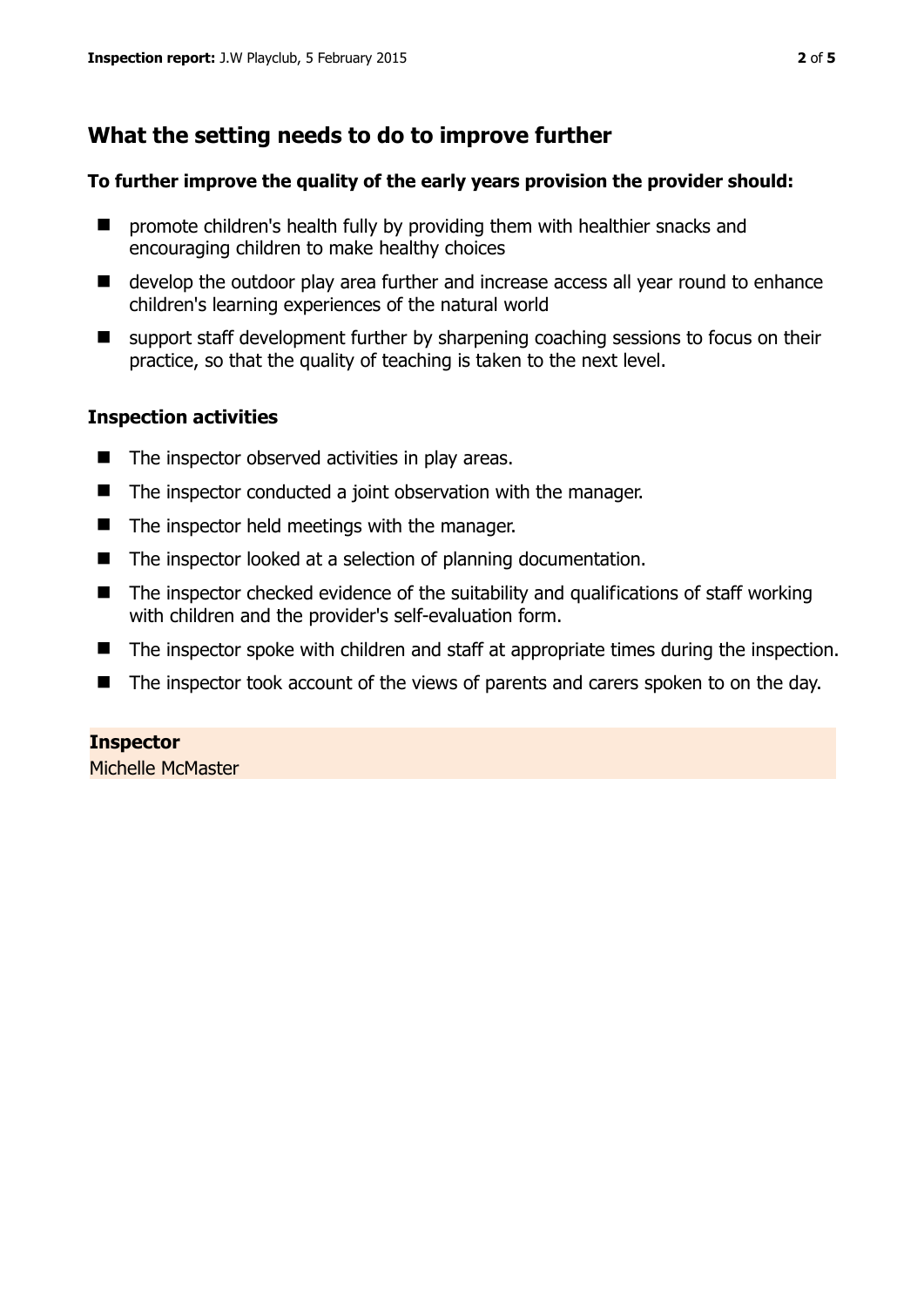## **Inspection findings**

#### **How well the early years provision meets the needs of the range of children who attend. This is good**

Children's interests and favourite things to do are captured by staff as they join the club. Staff use this information to plan activities that will engage and motivate children, and to support their learning and development. For example, children expressed an interest in an animated film. Staff used this interest to promote children's literacy development, by providing opportunities for them to practise singing songs from the film and explore words to increase their vocabulary and knowledge of text. Staff liaise with teachers from the schools children attend, to share information that will help them to extend children's learning. As a result, children make good progress in their learning and development. Staff provide a good range of activities indoors to promote children's learning and development across the seven areas of learning. The club recently has gained access to an enclosed outdoor play area. However, this area is not fully utilised all year round to promote children's understanding of the natural world.

#### **The contribution of the early years provision to the well-being of children is good**

Staff are kind and caring towards children. There is an effective key-person system in place that encourages children to form positive relationships with staff. Consequently, children's emotional needs are met as they feel safe and secure at the club. Children's confidence and self-esteem develop well as staff provide encouragement to children for their efforts and achievements. This means children feel ready to take on new challenges as they learn. Staff make good use of the available large hall, and children have lots of opportunities to challenge themselves physically, in a variety of ways, to support their physical development. Good hygiene practice is encouraged as staff remind children to wash their hands before eating. Children are offered a snack during the session, and children's independence is promoted as they make choices of what to eat. However, although fruit is available, children choose unhealthier options, such as crisps, and are not encouraged to make the healthy choice.

#### **The effectiveness of the leadership and management of the early years provision is good**

The manager has a good knowledge and understanding of all requirements of the Early Years Foundation Stage. She has in place measures to keep children safe and ensures her staff are knowledgeable about how to safeguard children. There is a robust recruitment and induction process and all staff are vetted appropriately. The manager supports her staff who are working towards relevant qualifications, and demonstrates a commitment to improving experiences for children. The manager holds regular meetings with practitioners, including supervisions and annual appraisals. However, the focus of these sessions is not precise enough to raise the quality of practice to the very highest level.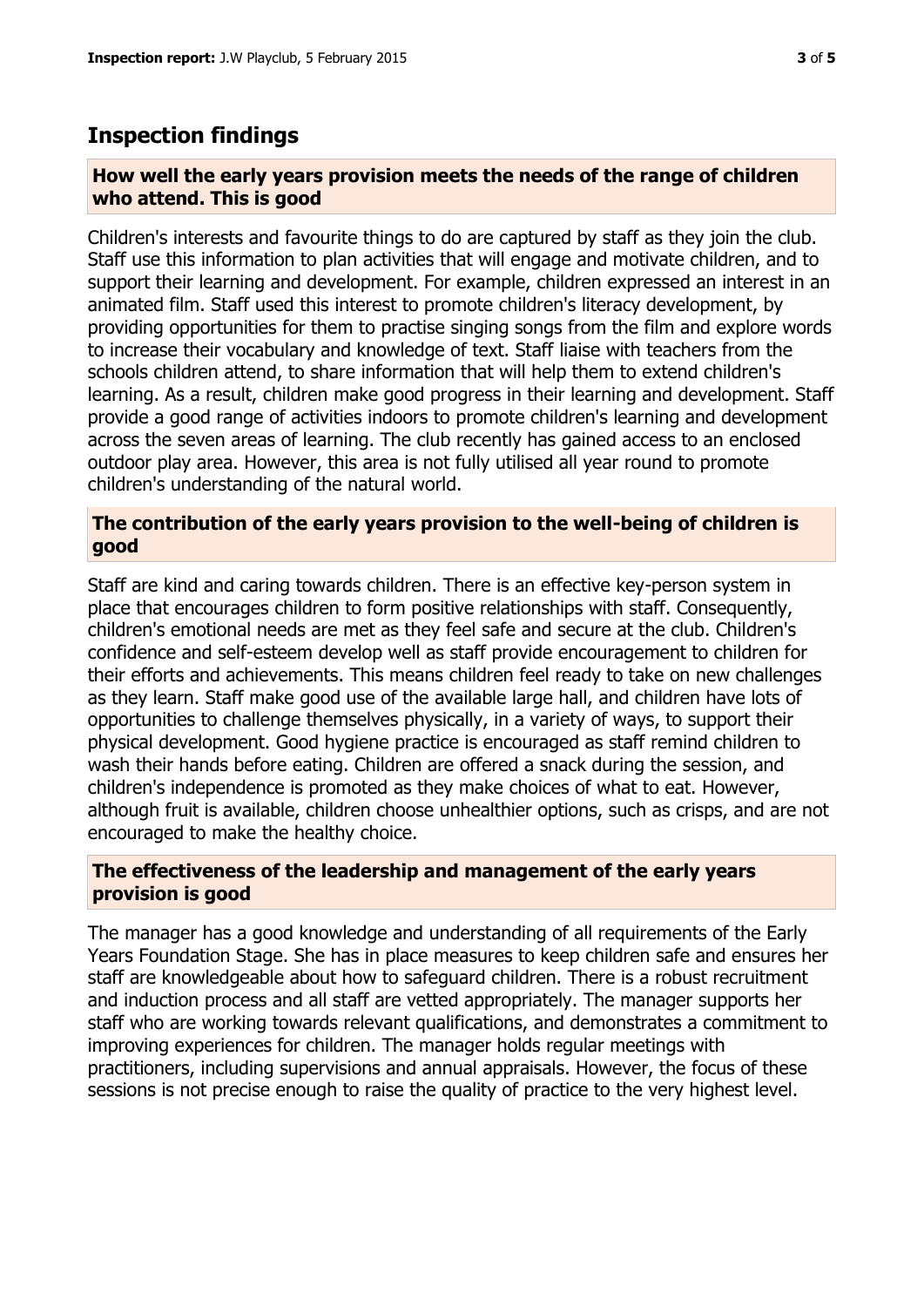## **Setting details**

| Unique reference number            | EY392515                 |  |
|------------------------------------|--------------------------|--|
| <b>Local authority</b>             | <b>Staffordshire</b>     |  |
| <b>Inspection number</b>           | 859445                   |  |
| <b>Type of provision</b>           |                          |  |
| <b>Registration category</b>       | Childcare - Non-Domestic |  |
| Age range of children              | $0 - 17$                 |  |
| <b>Total number of places</b>      | 60                       |  |
| Number of children on roll         | 120                      |  |
| <b>Name of provider</b>            | Jacqueline Williams      |  |
| <b>Date of previous inspection</b> | 30 September 2009        |  |
| <b>Telephone number</b>            | 07916347186              |  |

The Club was registered in 2009. The club employs 11 members of childcare staff. Of these, seven hold appropriate early years qualifications at level 3. The club opens during term time, Monday to Friday, from 7am until 9am and 3pm until 6pm. It also runs a holiday club during school holidays and inset days.

This inspection was carried out by Ofsted under sections 49 and 50 of the Childcare Act 2006 on the quality and standards of provision that is registered on the Early Years Register. The registered person must ensure that this provision complies with the statutory framework for children's learning, development and care, known as the Early Years Foundation Stage.

Any complaints about the inspection or the report should be made following the procedures set out in the guidance 'Complaints procedure: raising concerns and making complaints about Ofsted', which is available from Ofsted's website: www.gov.uk/government/organisations/ofsted. If you would like Ofsted to send you a copy of the guidance, please telephone 0300 123 4234, or email enquiries@ofsted.gov.uk.